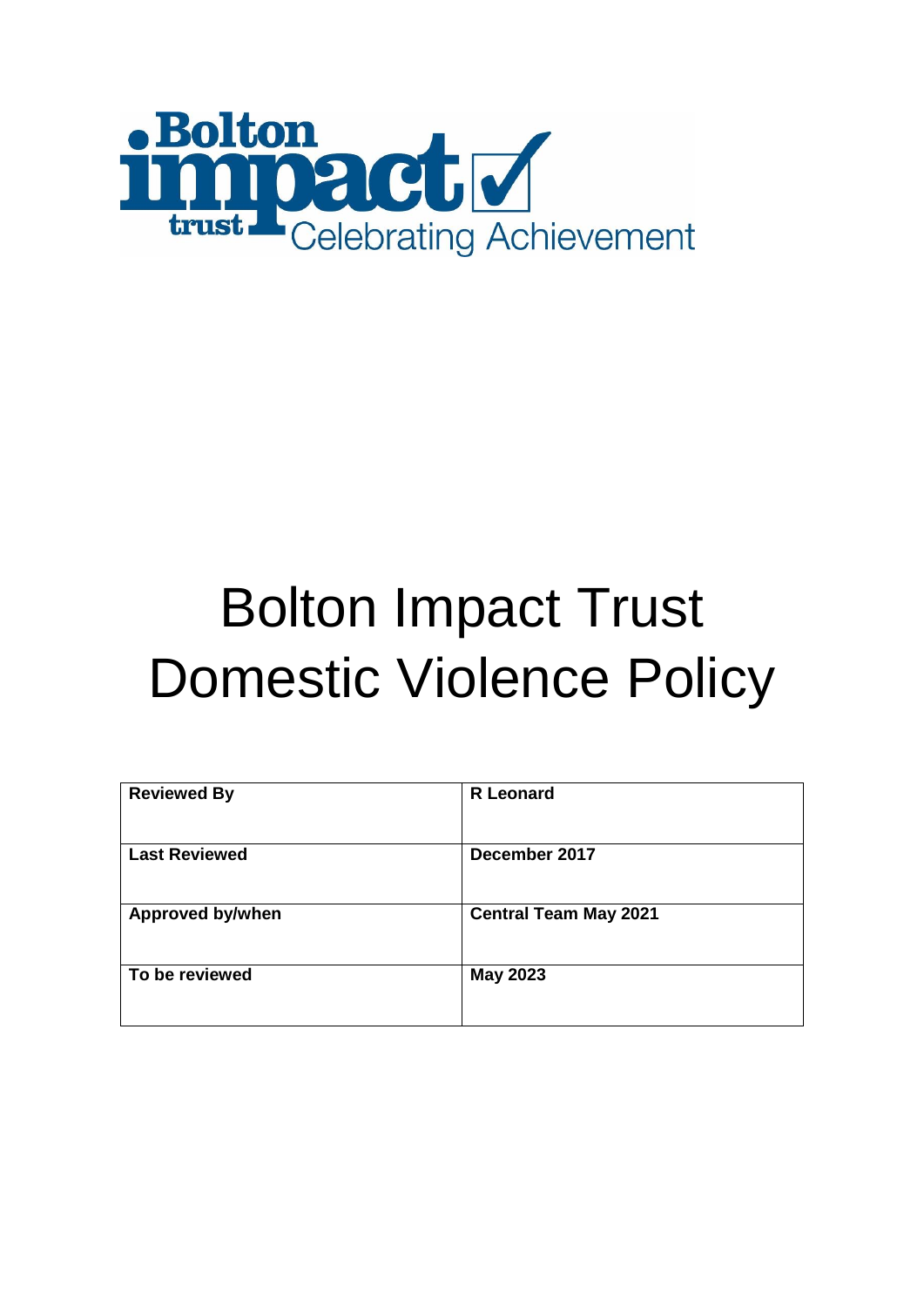#### **Contents**

|                | <b>Section</b>                                              | Page |
|----------------|-------------------------------------------------------------|------|
| 1              | Introduction                                                | 3    |
| $\overline{2}$ | Identifying the problem                                     | 4    |
| 3              | <b>Ensuring safety</b>                                      | 5    |
| 4              | Confidentiality                                             | 6    |
| 5              | Supportive measures                                         | 6    |
| 6              | What to do if a Trust employee is a perpetrator of violence | 8    |
|                | Raising awareness                                           | 8    |

| <b>Appendix</b> |                                                |  |
|-----------------|------------------------------------------------|--|
|                 | A   Contact details for local support agencies |  |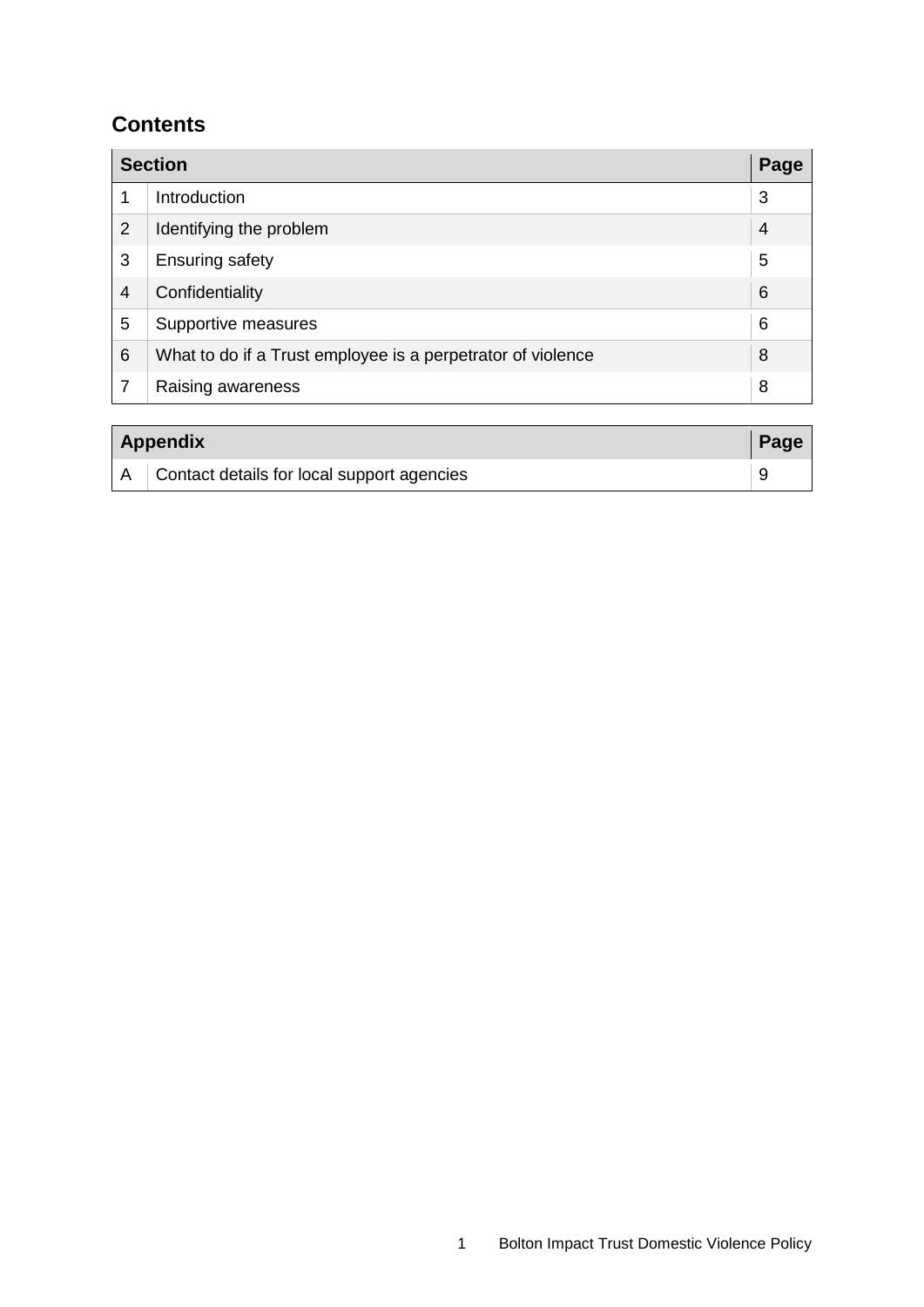### **1 Introduction**

- 1.1 The Bolton Impact Trust is committed to ensuring that every employee who is experiencing or has experienced domestic violence has the right to raise the issue with their employer in the knowledge that we will treat the matter supportively and confidentially.
- 1.2 Incidents of domestic abuse and violence are common and have a serious impact on those who experience them. Studies have consistently demonstrated the prevalence of domestic abuse and violence - Estimated to be 1 in 4 women and 1 in 6 men. Each year around 2.1m people suffer some form of domestic abuse - 1.4 million women (8.5% of the population) and 700,000 men (4.5% of the population). (www.safelives.org.uk)
- 1.3 Many people experiencing domestic violence do not seek help and this remains a 'hidden crime'. The impact of domestic violence in terms of its effects and costs within the workplace remain largely concealed and unidentified by most employers. Research has shown that a significant proportion of people who experience domestic violence had to take time off work. Many other people also reported symptoms that had a longterm effect on their work performance such as depression, anxiety, or stress.
- 1.4 Domestic violence is therefore not just an issue for agencies that provide services directly to the public. It is an issue that affects all sections of society.
- 1.5 It is important therefore, that we develop clear and effective responses to help minimise the impact of domestic violence on Trust employees.
- 1.6 The following guidelines have been produced in line with existing Trust policies and procedures, to help Academy Leads and Trustee Boards deal with these issues appropriately.
- 1.7 For the purposes of this guidance the following Home Office definition applies;

The Government definition of domestic violence and abuse is 'any incident or pattern of controlling, coercive or threatening behaviour, violence or abuse between those aged 16 or over who are or have been intimate partners or family members regardless of gender or sexuality.

The abuse can encompass, but is not limited to psychological, physical, sexual, financial and emotional.

People experience domestic abuse and violence regardless of their social group, class, age, race, disability, sexuality and lifestyle. The abuse can begin at any time - in new relationships or after many years spent together.

Domestic abuse and violence can take many forms such as physical assault, sexual abuse, rape and threats. In addition, it may include destructive criticism, pressure tactics, and disrespect, breaking trust, isolation and harassment.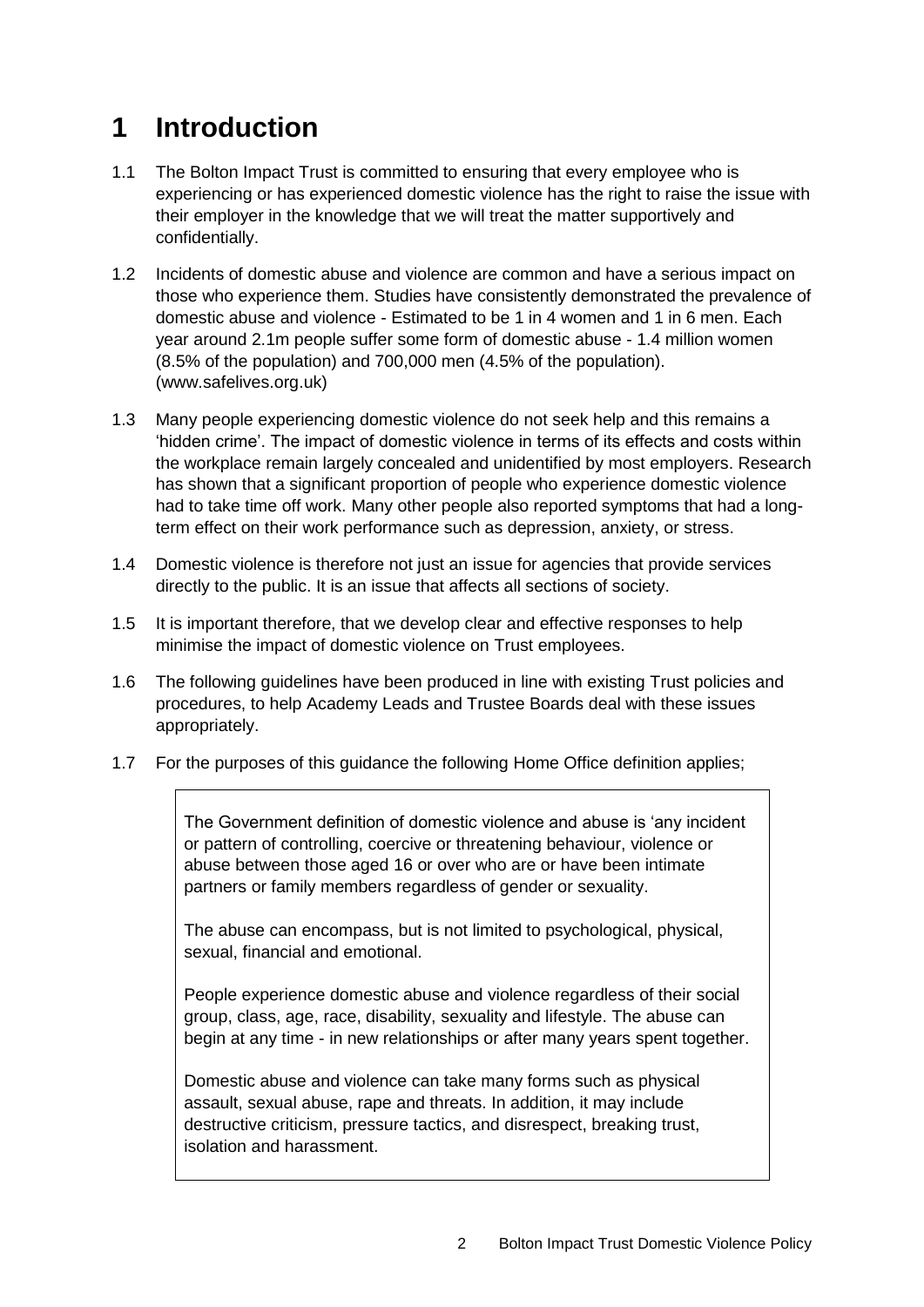Taken from "Domestic abuse and violence: Break the Chain", Home Office, Jan 1999

1.8 These guidelines apply equally to any employee (male or female)who requires help and advice about violence to themselves or within the home

#### **2 Identifying the problem**

- 2.1 It is unlikely that an employee who experiences domestic violence will tell people at work of their situation or approach their Academy Lead or Senior Leadership Team (SLT) with their problems in the first instance.
- 2.2 It is far more likely that the Academy Lead and SLT will become aware of the situation through associated issues such as absence monitoring, poor performance or changes in behaviour.
- 2.3 As with other welfare issues, identifying that an employee is experiencing difficulties at an early stage will enable appropriate help to be accessed. This in turn could mean that the member of staff is able to deal with their situation far more effectively.
- 2.4 Academy Leads and SLT should adopt a sensitive and non-judgmental approach when dealing with employees who have experienced domestic violence. Whilst the information disclosed may be very distressing and cause you to wish to be actively involved it is essential that any action taken is within the framework of the policy and uses the support mechanisms and agencies identified.
- 2.5 This should include;
	- Taking the issue seriously, taking time to listen to the employee.
	- Ensuring that any discussion about the employee's situation takes place in privacy and that you respect their confidentiality as far as possible.
	- Understanding that the member of staff may not wish to approach their Academy Lead or SLT, and may prefer to involve a third party such as a colleague, trade union representative or contact officer. It may be appropriate to offer the option of speaking to a contact officer or HR Adviser who will be able to advise the employee and their Academy Lead or SLT on what support may be sought.
	- If an employee does not wish to speak to their Academy Lead or SLT, they should be advised of the difficulties which may arise if the Academy Lead or SLT is not aware of the relevant facts and circumstances (for instance if there is a potential health and safety issue or if other action is being taken on performance or absence monitoring).
	- Being aware that there may be additional issues faced by the employee because of their age, gender, sexuality, ethnic background, disability etc. There are agencies that can help on specific issues. Contact details in [Appendix A.](#page-10-0)
	- The employee may need some time to decide what to do and may try many different options during this process. Research has shown that it can take a long time to break free of a violent relationship. You should not assume therefore, that because an individual returns or stays in a violent relationship that the violence was not severe or did not take place.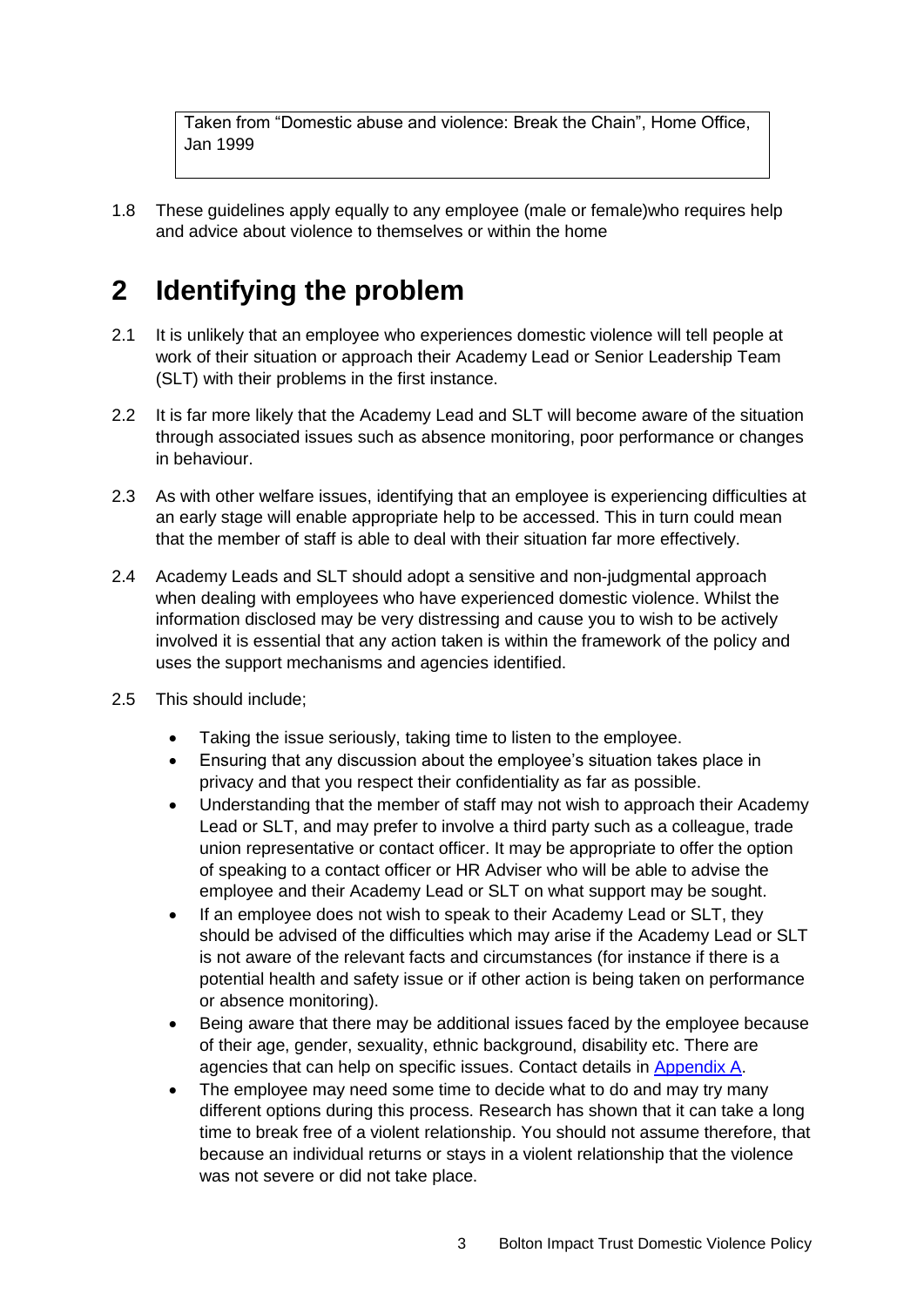- Being aware that if someone approaches you and advises you that they intend to flee to a place of safety that day that you may refer them to Homeless Welfare for immediate support. In these circumstances it would be appropriate to approve special leave in accordance with the local conditions of service.
- Being aware of what support is available and explore these options with the employee. However, if the employee does not want to contact other agencies, you must respect their wishes.

#### **3 Ensuring safety**

- 3.1 The responsibilities of employers, employees and others for the health and safety of persons at work are defined by the Health and [Safety at Work Act 1974](http://www.legislation.gov.uk/ukpga/1974/37) and associated regulations and codes of practice.
- 3.2 The Trust has developed guidance for the Academy Lead and SLT to deal with incidents where an employee is verbally abused, threatened or physically assaulted in the course of their duties.
- 3.3 The strategies outlined in the Violence to Employees Policy will apply to most situations of violence in the workplace. However, the Academy Lead or SLT may have to consider additional factors if these incidents involve domestic violence. These incidents may involve violent partners or ex-partners visiting the workplace, abusive phone calls, or intimidation or harassment of an employee by the alleged perpetrator.
- 3.4 Examples of how these issues might be addressed include the following measures;
	- Improving security measures, such as changing key pad numbers or ensuring that access to buildings is open to authorised staff only.
	- Reminding reception staff not to divulge information about employees, especially personal details such as addresses, telephone numbers or work patterns. In the event of enquiries from other agencies these should be responded to by the line manager on a 'ring back' basis.
	- Wherever practical offering temporary or permanent changes in workplace, work times and patterns, helping to make the employee less at risk at work and on their journeys to and from work. This could include changes to the Trust workplace to ensure that the employee is not visible from reception points or from ground floor windows.
	- Wherever practical offering changes in specific duties, such as answering phones or working in reception area, or in exceptional circumstances, redeployment to another post if an alternative is not easily found.
	- Agreeing what to tell colleagues and how they should respond if the abuser rings or calls at the workplace. Providing colleagues or care takers/site managers with a photograph of the abuser and other relevant details such as car registration numbers may help them to maintain security in the workplace.
	- Making sure that the systems for recording staff whereabouts during the day are adequate and if the work requires visits outside the office, considering if this poses any additional risks.
	- Recording any incidents of harassment or violence in the workplace, including persistent phone calls, emails or visits, to an employee by their partner or expartner. You should also take down details of any witnesses to these incidents.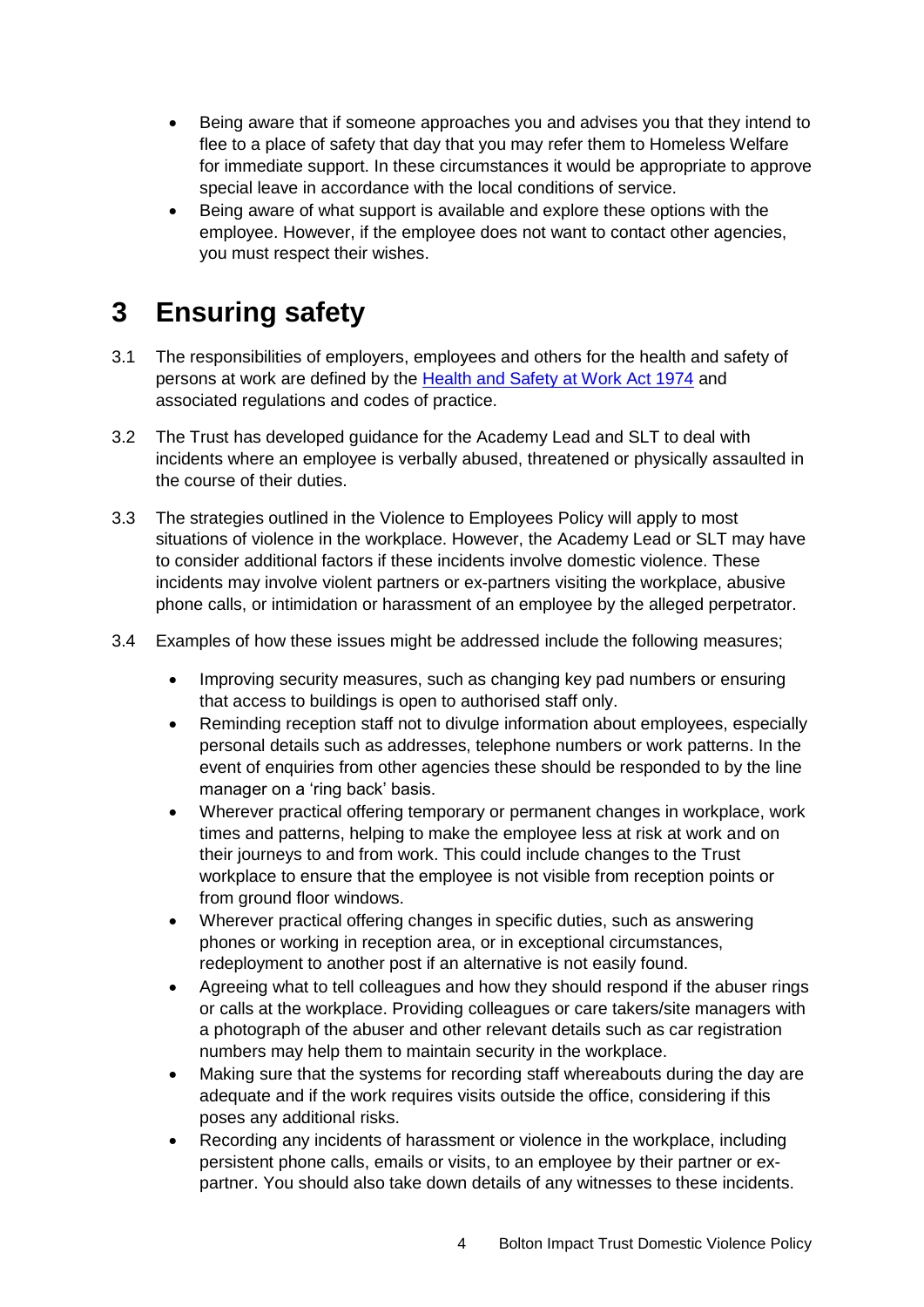These records could be used if the employee wants to press charges or apply for an injunction against the alleged perpetrator. In the event that the actions of an alleged perpetrator of domestic violence impinges on the health and safety of staff within or near the workplace then the employer could also apply for an injunction.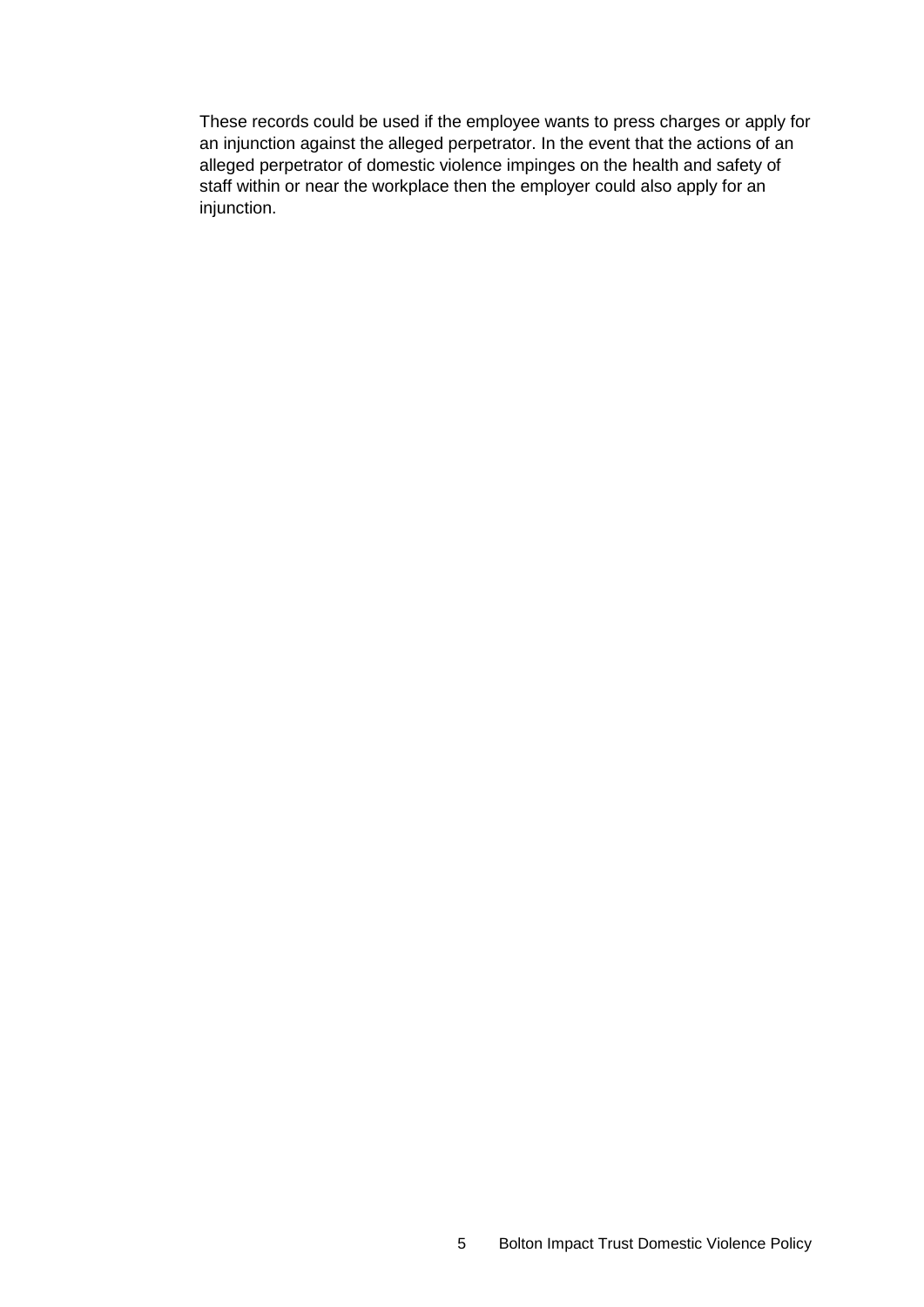3.5 The Academy Lead and SLT may have to take into account whether the above measures are operationally appropriate. However, ensuring that employees are safe should be of primary consideration throughout this process. In the event that employees within the work place are in imminent danger then the police should be called immediately (using 999).

## **4 Confidentiality**

- 4.1 Once an employee has confided to the Academy Lead or SLT that they are experiencing domestic violence, the Academy Lead or SLT should reassure them that they will keep this confidential as far as possible.
- 4.2 An exception to this is where child protection issues arise, for instance, if an employee gives information that suggests that their child or another child is at risk from abuse (whether physical, emotional, sexual or neglect).
- 4.3 In this instance, the Academy Lead or SLT should inform the employee that they are seeking further advice the Child Protection Unit and that they will have a duty to pass information to this department.
- 4.4 Academy Leads and Trustee Boards have a duty to maintain a secure environment for all staff and this could be made easier if colleagues are aware of potential risks. However, it is essential that you agree with the individual concerned what information to tell colleagues.
- 4.5 You should remind staff that this information is confidential and any unauthorised breaches of this could be subject to disciplinary action being taken. Under no circumstances should information in respect of changed work location or home address be divulged without the express consent of the employee.
- 4.6 The consequences of breaching confidentiality could have serious effects for the person experiencing domestic violence. Statistics have shown that the risk of more serious assaults, permanent injury and murder takes place when a woman decides to leave home or immediately after. It is important therefore, not to underestimate the danger or assume that the fear of violence is exaggerated.
- 4.7 If the perpetrator of domestic abuse and violence works within a field where further risks could be identified, consideration will be given as to if the perpetrator will be reported to the LADO.

#### **5 Supportive measures**

5.1 The Trust leave of absence policy has provision to allow both paid and unpaid leave for domestic reasons. Academy Leads and Trustee Boards should look sympathetically at requests for reasonable time-off for employees who have disclosed that they are experiencing domestic violence. Each case will be treated on its merit and advice should be sought from the HR Adviser.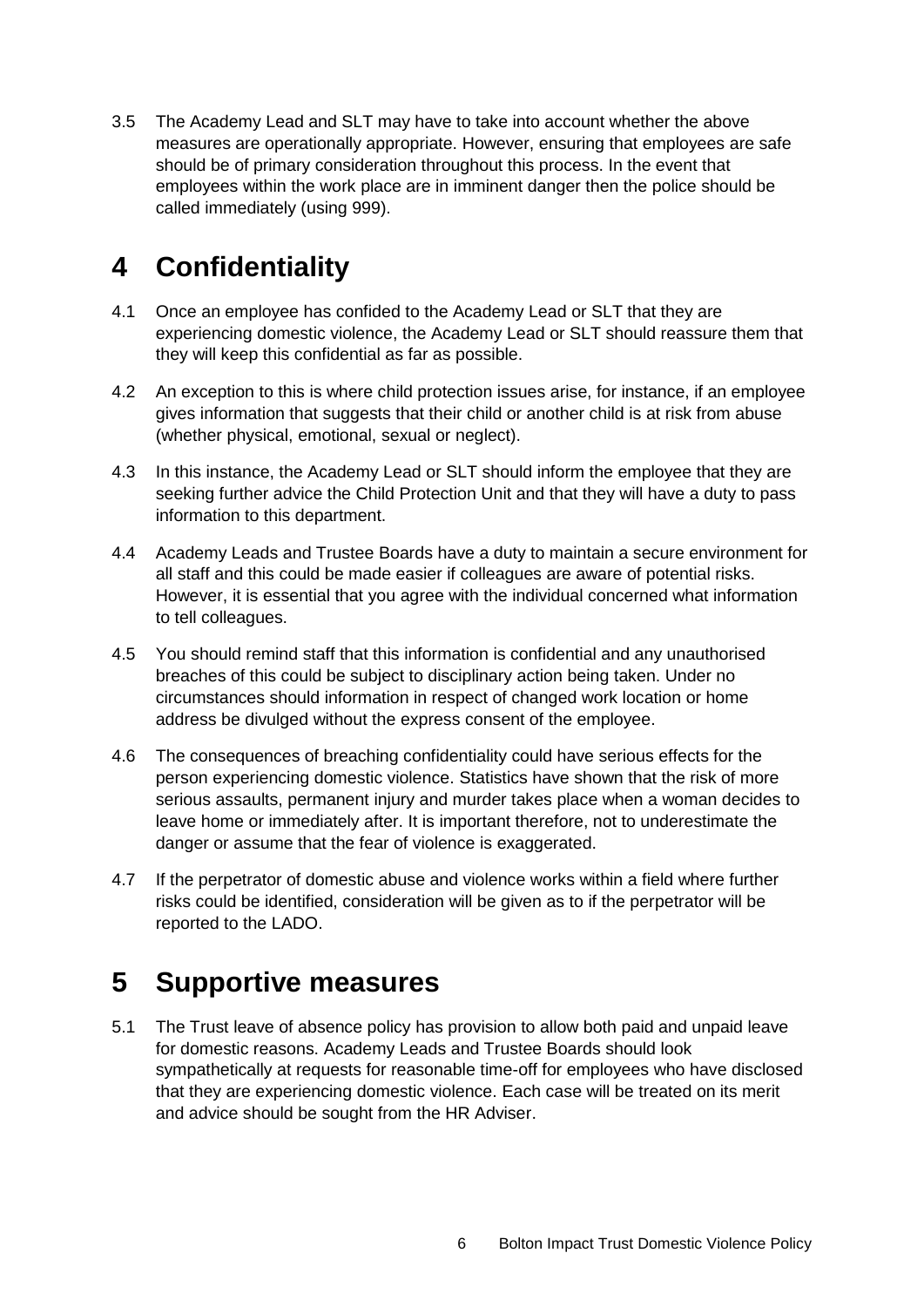- 5.2 Academy Leads and Trustee Boards may receive requests for time-off from employees who are experiencing domestic violence, to arrange appointments during the normal working day. These requests should be treated supportively.
- 5.3 These appointments could include;
	- appointments with support agencies such as; Fort Alice, National Women's Aid, Social Services or counsellors
	- arranging re-housing
	- meetings with solicitors
	- making alternative childcare arrangements, including meetings with Trusts
- 5.4 Academy Leads and the SLT should also explore other measures supportively, such as temporary negotiated hours, where requested by employees experiencing domestic violence.
- 5.5 Under the Trusts Leave of Absence Policy employees are entitled to special leave to attend hearings as a prosecution witness in the criminal courts. If an individual is required to attend a hearing as a witness in either the civil or criminal courts (and has been called under a subpoena or a witness summons) then a witness allowance may be claimed from the court.
- 5.6 In the event that an individual has been allowed time off work to attend such a hearing then pay will be reduced to reflect the amount of any allowance received. Additionally, if there are circumstances where an employee is attending court and is seeking an injunction, or order, in cases of violence or harassment, time-off with pay may be considered.
- 5.7 Academy Leads should record absences or applications for special leave which relate to domestic violence in accordance with normal Trust procedures. These incidents should be treated and recorded as confidential.
- 5.8 Individuals leaving a violent partner may face considerable financial hardship or have concerns about finding suitable accommodation for themselves and their family.
- 5.9 HR advice should be sought about what appropriate measures can be taken to help employees in these circumstances, for example referring employees to Homeless Welfare for crisis accommodation, support and advice.
- 5.10 A referral may be made to a Credit Union for confidential and sympathetic financial advice. Such referrals can be made regardless of whether the employee is an existing member of the Credit Union.
- 5.11 There are, however, certain criteria which must be satisfied to access financial assistance from a Credit Union. Additional free advice and support can also be sought from the Consumer Credit Counselling Service.
- 5.12 If the employee has disclosed that their partner has access to their finances or is exerting economic pressure upon them, Trust's HR and Exchequer Services should be approached to change the method of salary payment.
- 5.13 In exceptional circumstances a limited advance of salary might be considered. HR Children's Services advice should be sought in connection with this.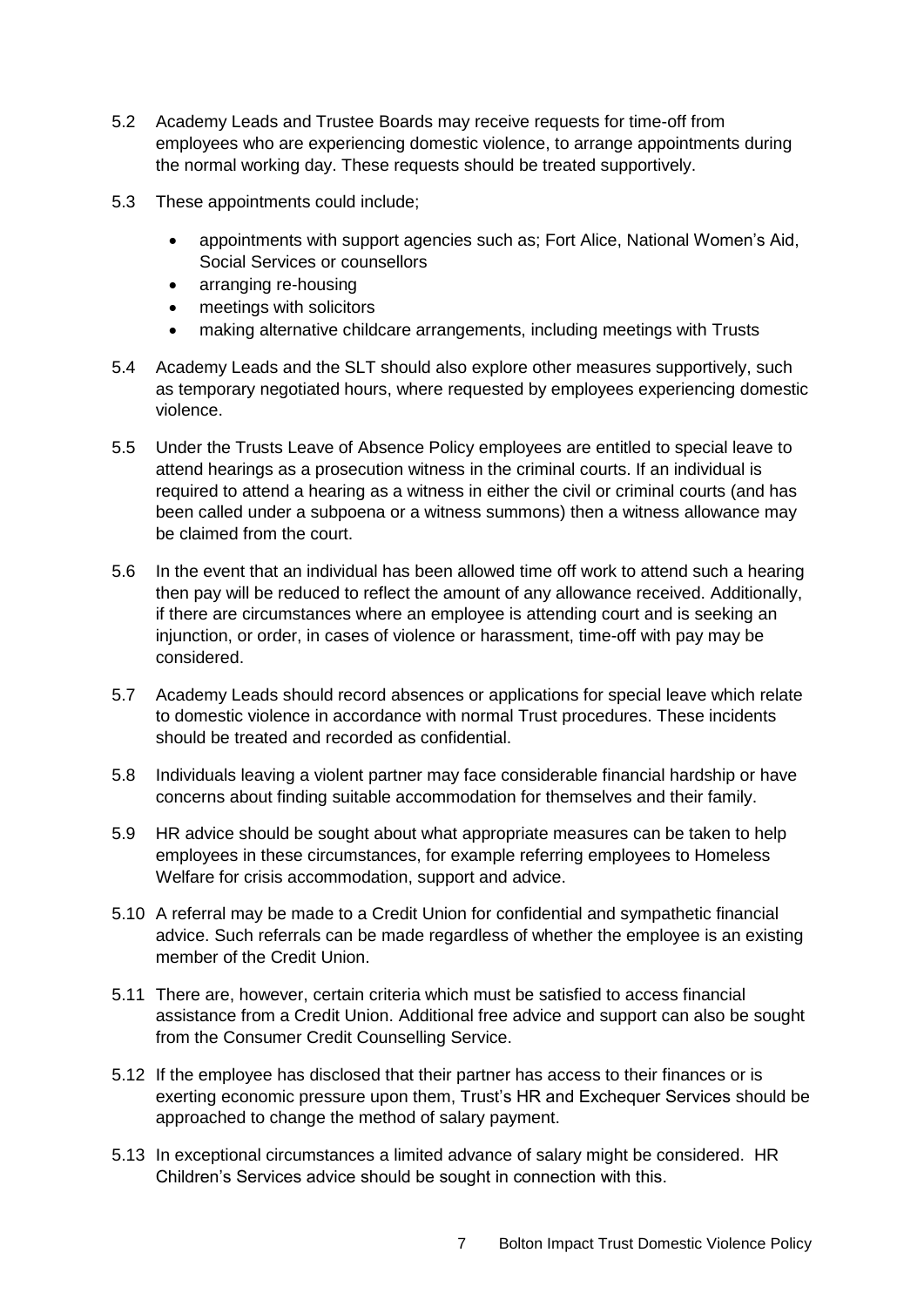5.14 If appropriate and with the employee's consent, referring the employee to your occupational health provider.

#### **6 What to do if a Trust employee is a perpetrator of violence**

- 6.1 Employees should be aware that domestic violence is a serious matter that can lead to criminal convictions.
- 6.2 Conduct outside of work (whether it leads to a criminal conviction or not) can also lead to disciplinary action against an employee because of its employment implications, and because it undermines the confidence the Trust (as employer) has in the employee.
- 6.3 There should be an investigation of the facts as far as possible, a view taken and consideration whether the conduct is sufficiently serious to warrant instituting the disciplinary procedures. Trust's HR advice should be sought.
- 6.4 In addition such conduct may make certain job duties inappropriate. For example, it would not be appropriate for a perpetrator of domestic violence to be providing services to vulnerable people and children, and a change of duties or a transfer will need to be considered in such circumstances.
- 6.5 Similarly, proven harassment and intimidation of Trust employees by their partner or ex-partner who also works for the Trust or Local Authority will be viewed seriously and may lead to disciplinary action being taken.
- 6.6 If any of the circumstances set out in this section are brought to a Academy Lead or Trustee Boards attention, Trust's HR advice should be sought in the first instance.
- 6.7 Should a Academy Lead or member of the SLT become aware of child protection concerns when informed that an employee has been a perpetrator of domestic violence then there is a duty to contact the Local Authority Designated Officer ('LADO') on 01204 337474.

#### **7 Raising awareness**

- 7.1 The Trust is committed to tackling the issues of domestic violence. It is essential therefore that the working environment promotes the view that violence within or outside the workplace is unacceptable and will not be condoned nor made the subject of jokes or graphics.
- 7.2 The Trust will aim to raise awareness through the following measures:
	- preparation and distribution of information publicising the issue and the Trust's policy
	- briefings to senior management team and other appropriate line managers and supervisors
	- inclusion of issues relating to domestic violence in relevant in-house training sessions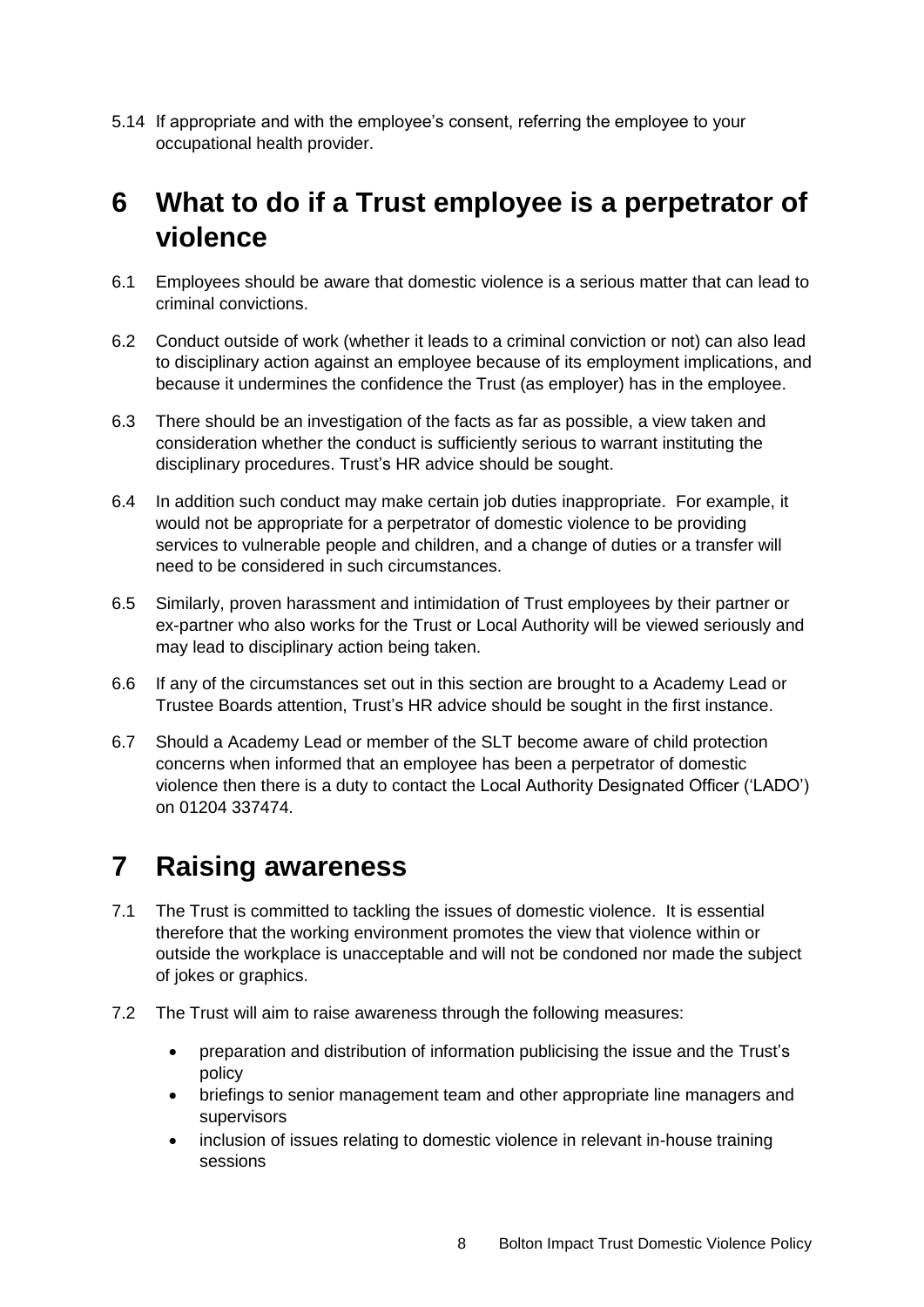- specialised training or briefing sessions for designated contact officers to ensure they understand their role
- publicising the role of the contact officers to the Trust workforce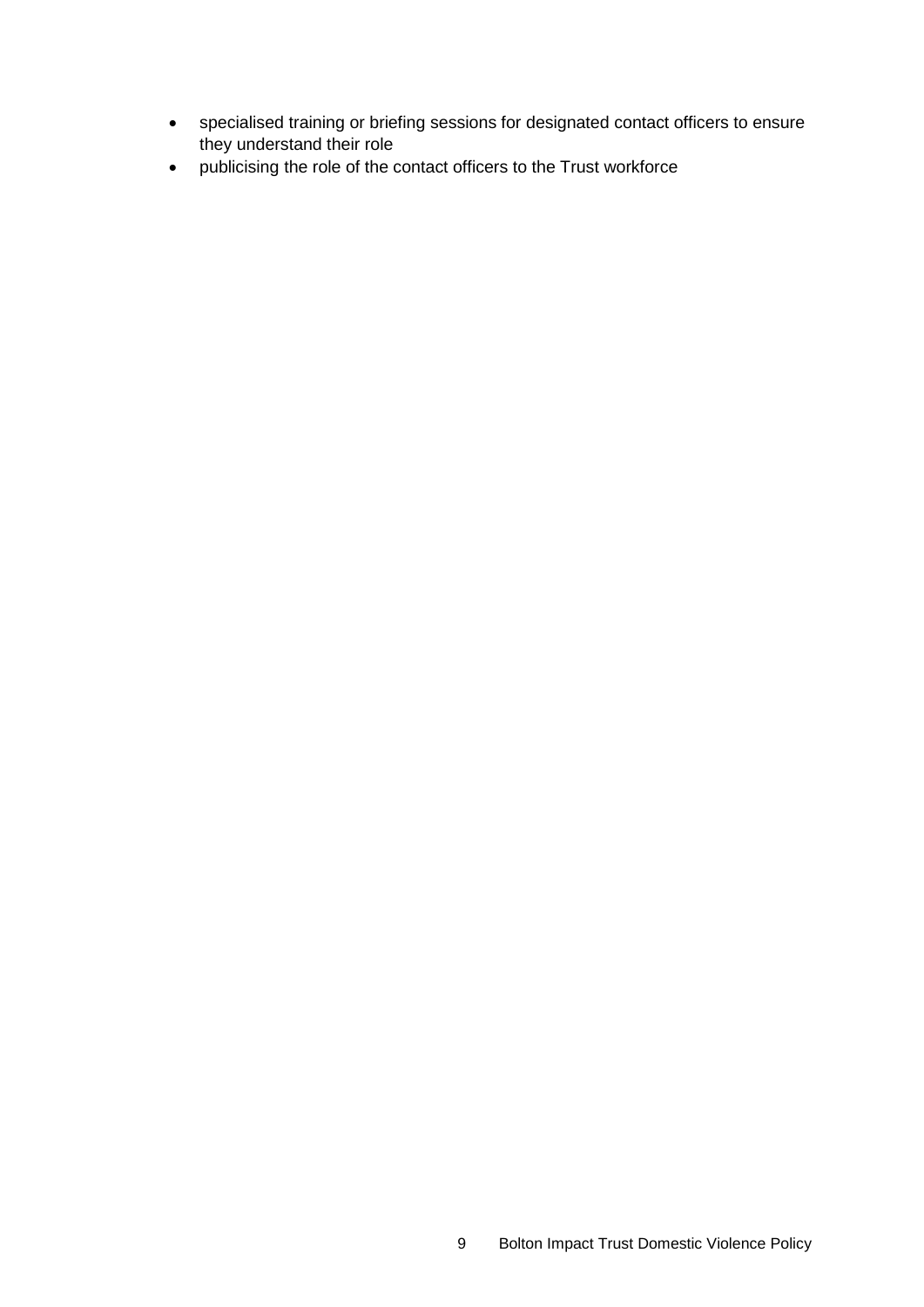# <span id="page-10-0"></span>**Contact details for local support agencies**

| <b>Accommodation</b>  |              |                                                                                                                                                                                                                                                                               |  |
|-----------------------|--------------|-------------------------------------------------------------------------------------------------------------------------------------------------------------------------------------------------------------------------------------------------------------------------------|--|
| <b>Fortalice</b>      | 01204 365677 | Crisis accommodation – women's refuge                                                                                                                                                                                                                                         |  |
| Homeless Welfare      | 01204 335830 | Bolton at Home – emergency accommodation – re-<br>housing and Advice. First point of contact by phone<br>Monday to Friday 9am to 5pm for support and<br>information re other agencies as appropriate. Call in<br>person by appointment 9am to 12noon or drop in 2pm to<br>4pm |  |
| <b>Housing Advice</b> | 01204 335900 | Advice and support service - Monday to Friday 9am to<br>5pm and Thursday 9am to 7pm.                                                                                                                                                                                          |  |

| <b>Crisis intervention</b> |                              |                                                                 |  |
|----------------------------|------------------------------|-----------------------------------------------------------------|--|
| Fortalice                  | 01204 701846<br>$(24$ hours) | Bolton Women's Aid Emergency Accommodation and<br>Support Group |  |

| <b>Financial advice</b> |                                     |                                                                                                                         |
|-------------------------|-------------------------------------|-------------------------------------------------------------------------------------------------------------------------|
| Stepchange              | 0800 138 1111<br>www.stepchange.org | For free independent counselling to help you solve your<br>debt problem, avoid bankruptcy and learn to handle<br>money. |

| <b>Health services</b>                   |     |                                               |  |
|------------------------------------------|-----|-----------------------------------------------|--|
| If injured go to Accident and Emergency. |     |                                               |  |
| <b>NHS Direct</b>                        | 111 | Confidential advice on all aspects of health. |  |

| <b>Domestic violence</b>                                         |                                       |                                                                                                                                                                                                                                                                           |  |
|------------------------------------------------------------------|---------------------------------------|---------------------------------------------------------------------------------------------------------------------------------------------------------------------------------------------------------------------------------------------------------------------------|--|
| For immediate help in an emergency call the Police 999.          |                                       |                                                                                                                                                                                                                                                                           |  |
| Greater<br><b>Manchester Police</b><br>Domestic Violence<br>Unit | 101                                   | Domestic Violence Coordinators are police officers who<br>have undertaken training concerning domestic violence.<br>The Domestic Violence Coordinators offer advice and<br>information about what the police can do to help, without<br>asking for your name and address. |  |
| Women's<br>Domestic Abuse<br>Helpline                            | 0161 636 7525<br>www.endthefear.co.uk | Anybody who is experiencing domestic or sexual<br>violence can find help, support and advice here                                                                                                                                                                         |  |